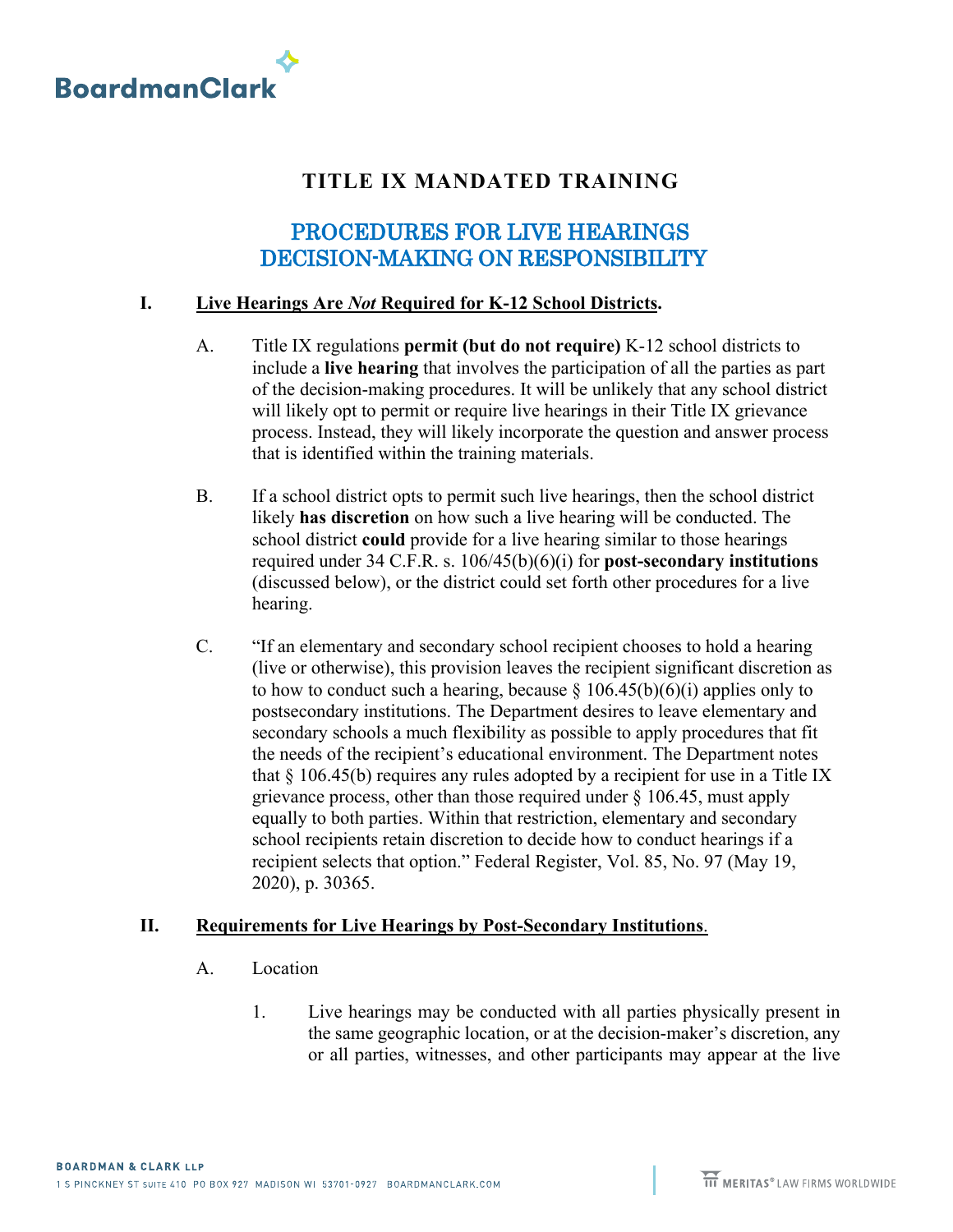hearing virtually, with technology enabling participants simultaneously to see and hear each other.

- 2. At the request of either party, the decision-maker must provide for the live hearing to occur with the parties located in separate rooms with technology enabling the decision-maker and parties to simultaneously see and hear the party or the witness answering questions.
- B. Hearing Procedures
	- 1 If a party does not have an advisor present at the live hearing, the institution must provide without fee or charge to that party, an advisor of the institution's choice, who may be, but is not required to be, an attorney, to conduct cross-examination on behalf of that party.
	- 2. Each party's advisor must be permitted to ask any witnesses (including the other party) all relevant questions and follow-up questions, including questions challenging credibility of the witness.
	- 3. Questions, including cross-examination questions, must be conducted by directly, orally, and in real time by the party's advisor and never by a party personally, notwithstanding the discretion of the institution under 34 C.F.R. 106.45(b)(5)(iv) to otherwise restrict the extent to which advisors may participate in the proceedings.
	- 4. Each party's advisor will only be permitted to ask relevant crossexamination and other questions of a party or witness.
	- 5. Before a witness (including the Complainant and the Respondent) answer a cross-examination or other question, the decision-maker must first determine whether the question is relevant. If a question is not relevant, the decision-maker will not allow the question and must explain any decision to exclude a question as not relevant.
	- 6. Questions and evidence about the Complainant's sexual predisposition or prior sexual behavior are not relevant, unless such questions and evidence about the Complainant's prior sexual behavior are offered to provide that someone other than the Respondent committed the conduct alleged by the Complainant, or if the questions and evidence concerns specific incidents of the Complainant's prior sexual behavior with respect to the Respondent and are offered to prove consent.